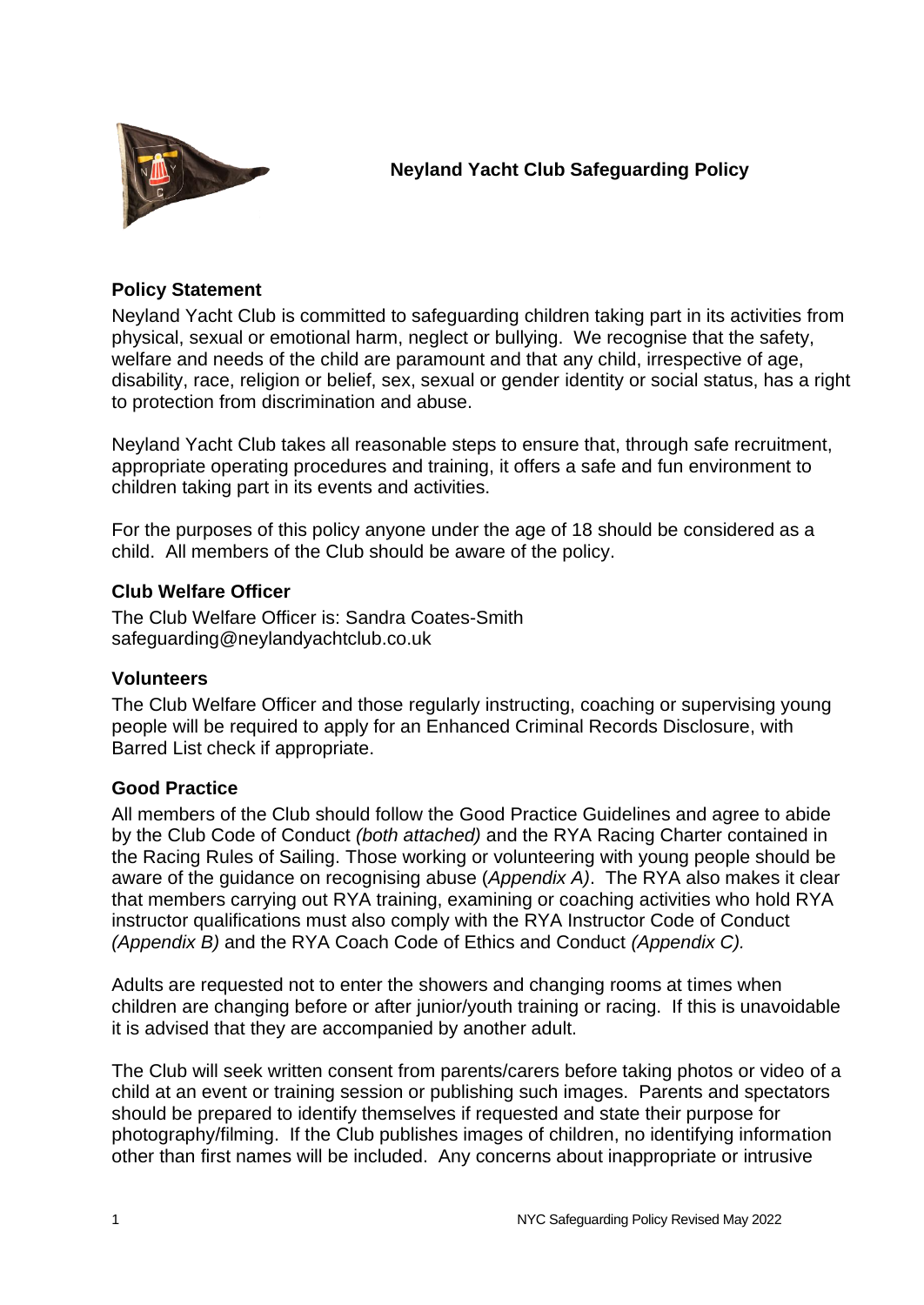photography or the inappropriate use of images should be reported to the Club Welfare Officer.

### **Concerns**

Anyone who is concerned about a young member's or participant's welfare, either outside the sport or within the Club, should inform the Club Welfare Officer immediately, in strict confidence. The Club Welfare Officer will follow the attached Reporting Procedures.

Any member of the Club failing to comply with the Safeguarding policy or any relevant Codes of Conduct may be subject to disciplinary action.

 $Signal$   $\qquad \qquad$ 

Position \_\_\_\_\_\_\_\_\_\_\_\_\_\_\_\_\_\_\_\_\_\_\_\_\_\_\_\_\_\_\_\_\_\_\_\_\_\_

Date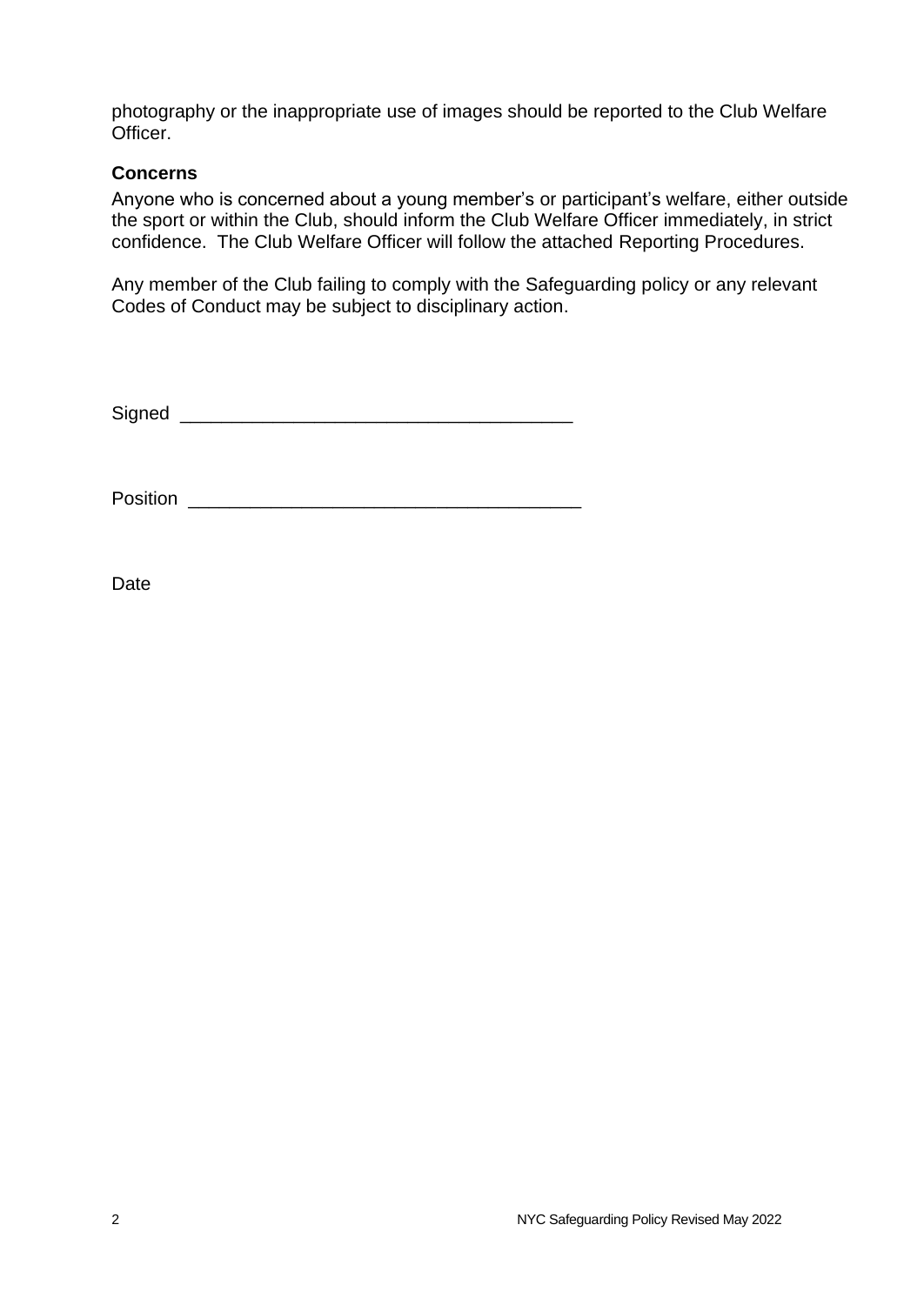### **Neyland Yacht Club Child Protection Reporting Procedures**

If you are uncertain what to do at any stage, contact the RYA's Safeguarding and Equality Manager on 023 8060 4104 or the NSPCC free 24-hour helpline 0808 800 5000.

Details of Children's Social Care departments and emergency duty teams are listed on local authority websites and in local phone books. If you are unable to find the appropriate contact number, call the RYA's Safeguarding and Equality Manager or, if a child is at immediate risk, the Police.

((Adopted from the RYA version, revised Jan 2015)

#### **Flowchart 1**

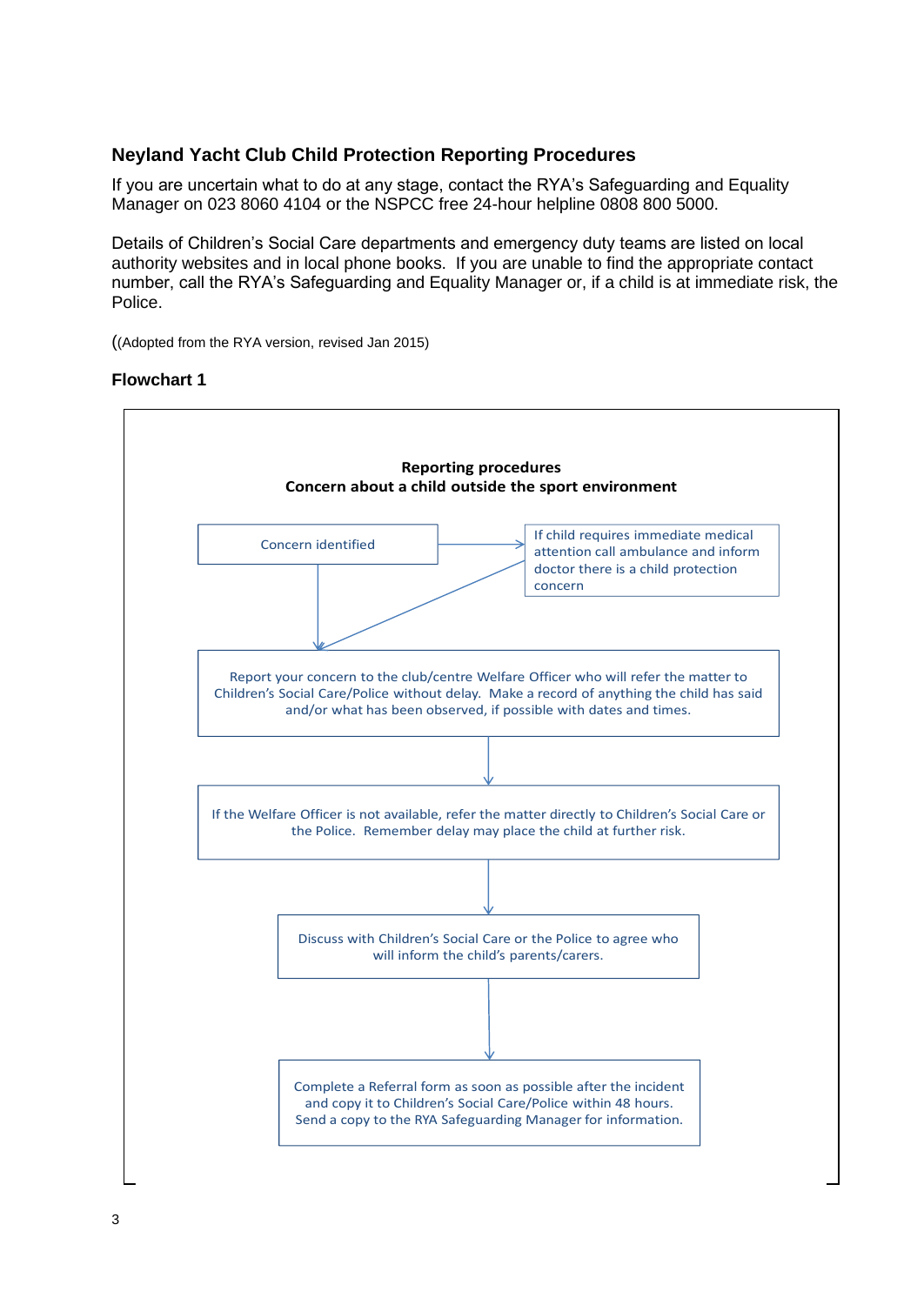### **Flowchart 2**

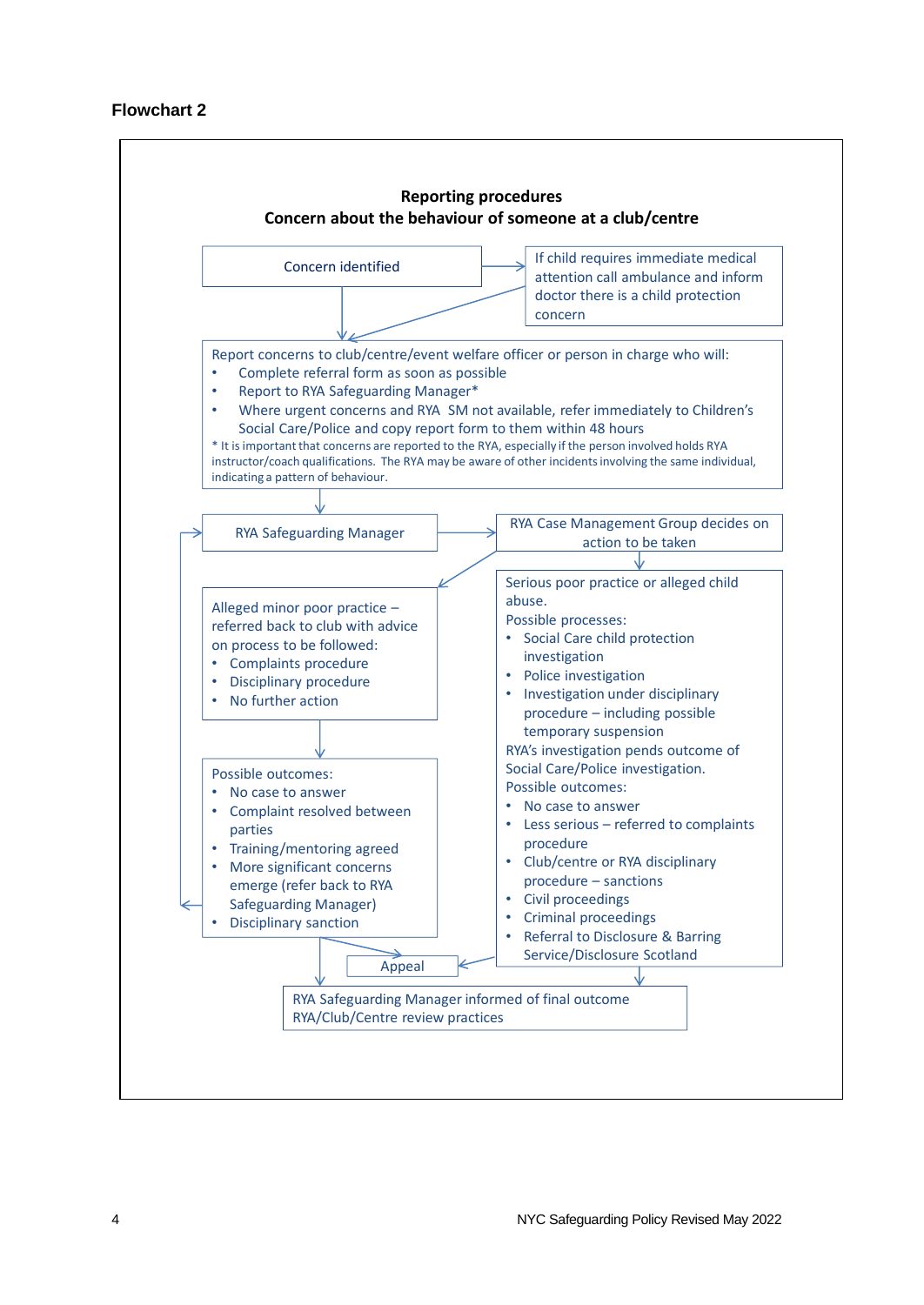# **Neyland Yacht Club Good Practice Guide for Instructors, Coaches and Volunteers**

This guide only covers the essential points of good practice when working with children and young people. You should also read the Neyland Yacht Club's Child Protection Policy and Procedures which are available for reference at all times.

- Avoid spending any significant time working with children in isolation
- Do not take children alone in a car, however short the journey
- Do not take children to your home as part of your organisation's activity
- Where any of these are unavoidable, ensure that they only occur with the full knowledge and consent of someone in charge of the organisation or the child's parents
- Design training programmes that are within the ability of the individual child
- If a child is having difficulty with a wetsuit or buoyancy aid, ask them to ask a friend to help if at all possible
- If you do have to help a child, make sure you are in full view of others, preferably another adult
- Restrict communications with young people via mobile phone, e-mail or social media to group communications about organisational matters. If it's essential to send an individual message, copy it to the child's parent or carer.

### **You should never:**

- engage in rough, physical or sexually provocative games
- allow or engage in inappropriate touching of any form
- allow children to use inappropriate language unchallenged, or use such language yourself when with children
- make sexually suggestive comments to a child, even in fun
- fail to respond to an allegation made by a child; always act
- do things of a personal nature that children can do for themselves.

It may sometimes be necessary to do things of a personal nature for children, particularly if they are very young or disabled. These tasks should only be carried out with the full understanding and consent of the child (where possible) and their parents/carers. In an emergency situation which requires this type of help, parents should be fully informed. In such situations it is important to ensure that any adult present is sensitive to the child and undertakes personal care tasks with the utmost discretion.

(adopted from the RYA version, last revised Dec 2016)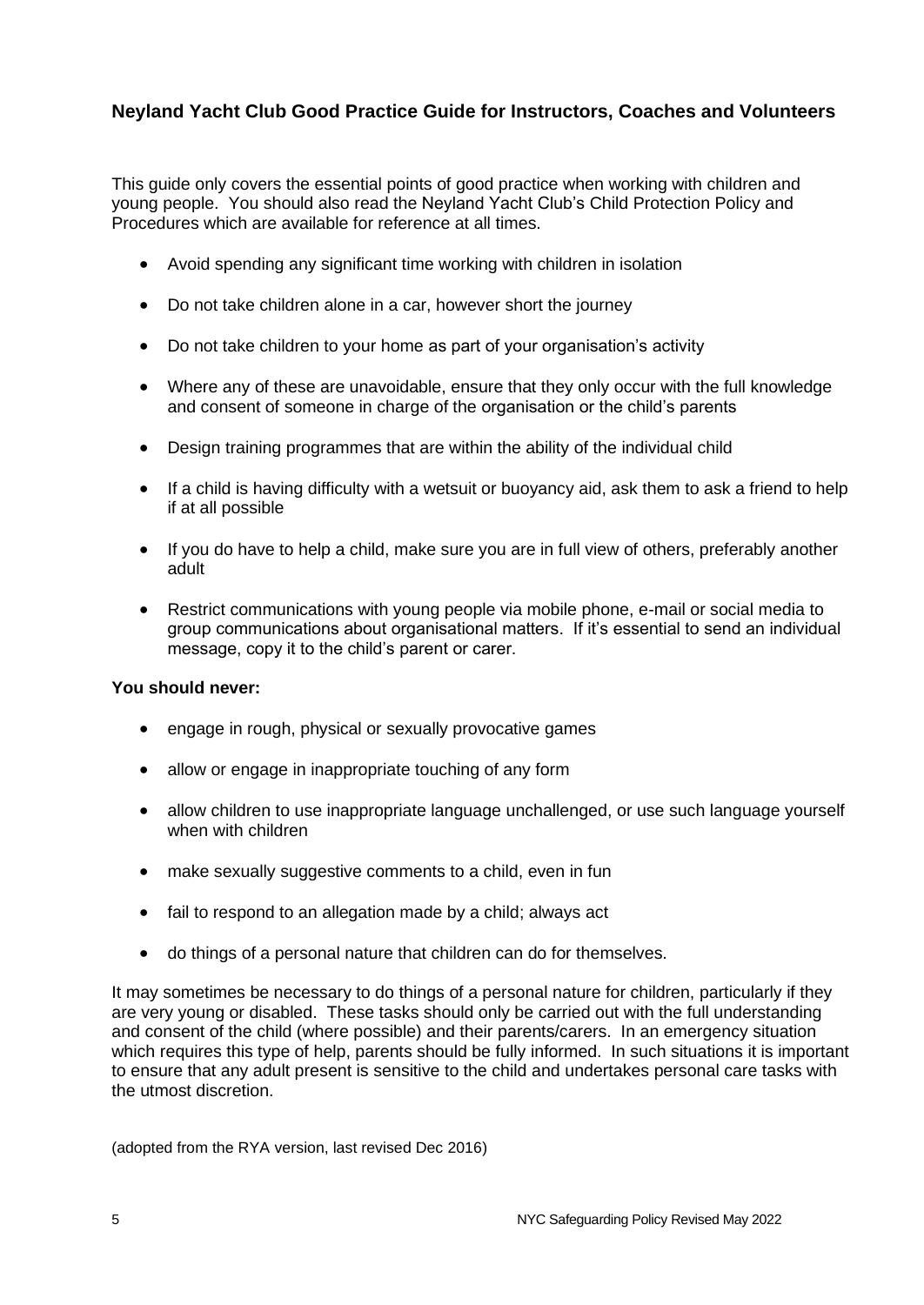# **Neyland Yacht Club Code of Conduct**

It is the policy of Neyland Yacht Club that all participants, coaches, instructors, officials, parents and volunteers show respect and understanding for each other, treat everyone equally within the context of the sport and conduct themselves in a way that reflects the principles of the club/class. The aim is for all participants to enjoy their sport and to improve performance.

**Abusive language, swearing, intimidation, aggressive behaviour or lack of respect for others and their property will not be tolerated and may lead to disciplinary action.**

# **Participants**

- Listen to and accept what you are asked to do to improve your performance and keep you safe
- Respect other participants, coaches, instructors, officials and volunteers
- Abide by the rules and play fairly
- Do your best at all times
- Never bully others either in person, by phone, by text or online
- Take care of all property belonging to other participants, the club/class or its members

# **Parents**

- Support your child's involvement and help them enjoy their sport
- Help your child to recognise good performance, not just results
- Never force your child to take part in sport
- Never punish or belittle a child for losing or making mistakes
- Encourage and guide your child to accept responsibility for their own conduct and performance
- Respect and support the coach
- Accept officials' judgements and recognise good performance by all participants
- Use established procedures where there is a genuine concern or dispute
- Inform the club or event organisers of relevant medical information
- Ensure that your child wears suitable clothing and has appropriate food and drink
- Provide contact details and be available when required
- Take responsibility for your child's safety and conduct in and around the clubhouse/event venue

…/over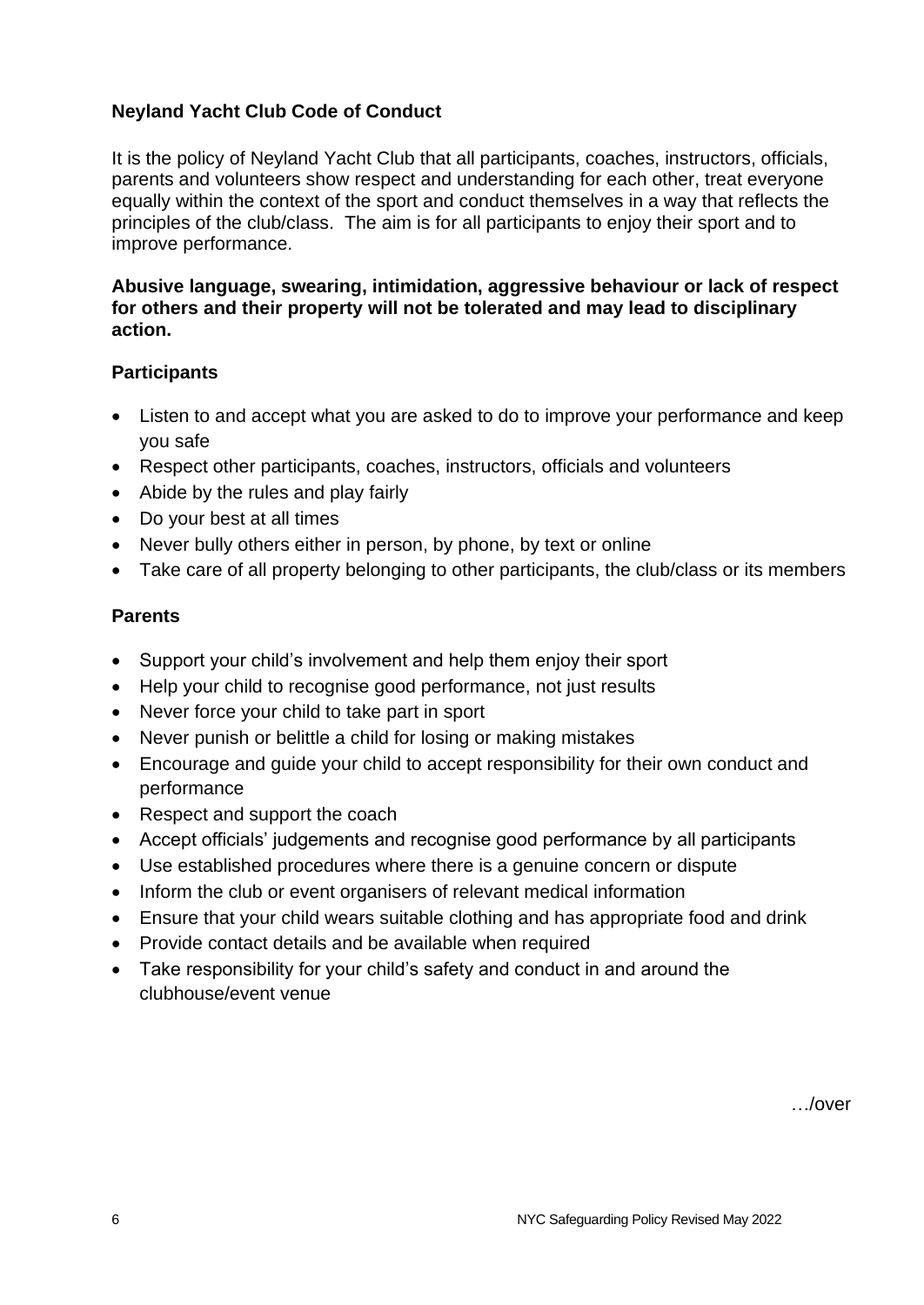# **Coaches, Instructors, Officials and Volunteers**

- Consider the welfare and safety of participants before the development of performance
- Encourage participants to value their performance and not just results
- Promote fair play and never condone cheating
- Ensure that all activities are appropriate to the age, ability and experience of those taking part
- Build relationships based on mutual trust and respect
- Work in an open environment
- Avoid unnecessary physical contact with young people
- Be an excellent role model and display consistently high standards of behaviour and appearance
- Do not drink alcohol or smoke when working directly with young people
- Communicate clearly with parents and participants
- Be aware of any relevant medical information
- Follow RYA and club/class guidelines and policies
- Holders of RYA Instructor and Coach qualifications must also comply with the RYA Code of Conduct
- Holders of RYA Race Official appointments must also comply with the RYA Race Officials Code of Conduct.

If you are concerned that someone is not following the Code of Conduct, you should inform the Club Welfare Officer or the person in charge of the activity.

(Adopted from the RYA version, added Jan 2012)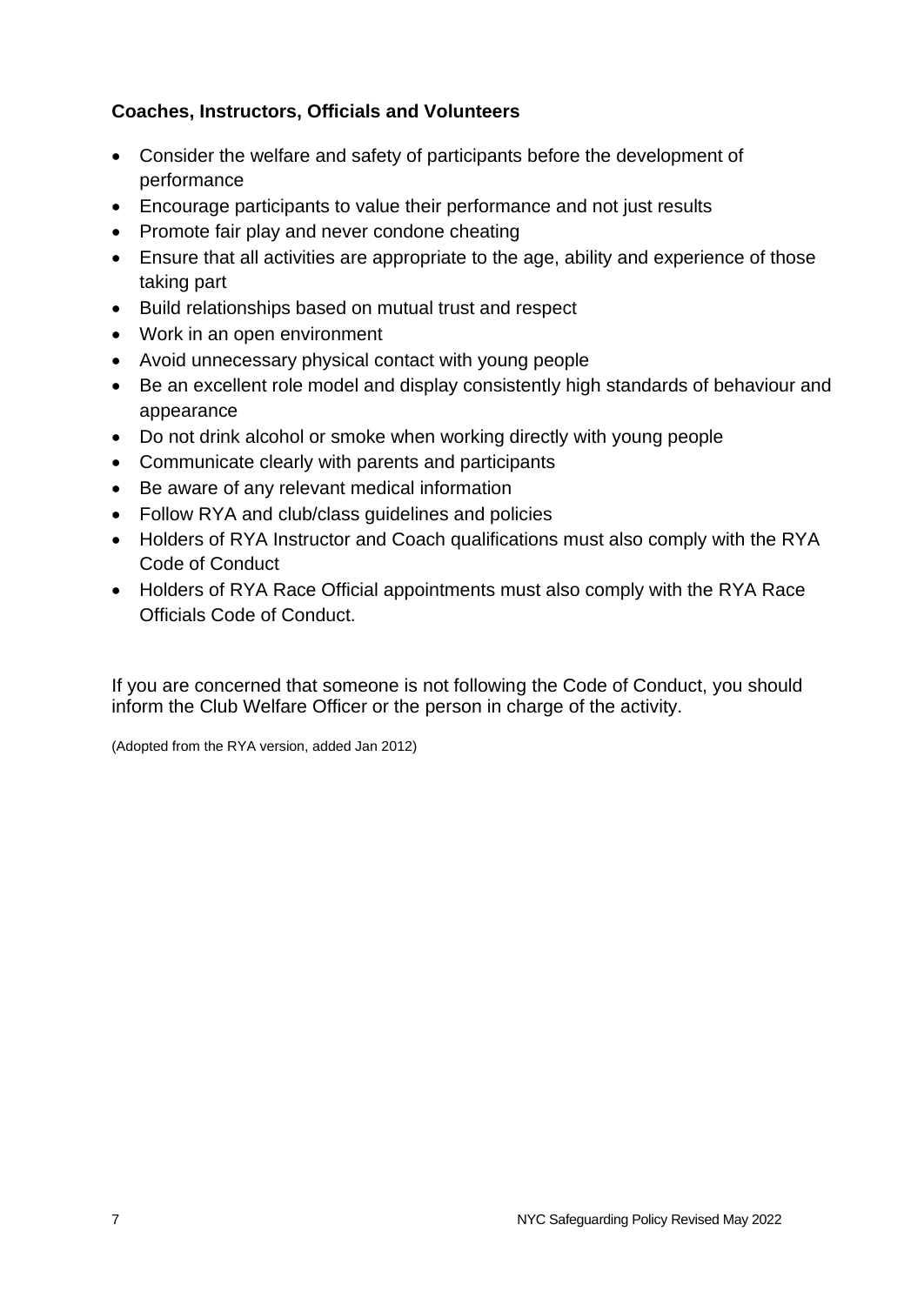# **Appendix A – What is child abuse?**

Abuse and neglect are forms of maltreatment of a child. Somebody may abuse or neglect a child by inflicting harm, or by failing to act to prevent harm. Children may be abused in a family or in an institutional or community setting by those known to them or, more rarely, by others (including via the internet). They may be abused by an adult or adults, or another child or children.

**Physical abuse** may involve adults or other children inflicting physical harm:

- hitting, shaking, throwing, poisoning, burning or scalding, drowning or suffocating
- giving children alcohol or inappropriate drugs
- a parent or carer fabricating the symptoms of, or deliberately inducing, illness in a child
- in sport situations, physical abuse might also occur when the nature and intensity of training exceeds the capacity of the child's immature and growing body.

**Emotional abuse** is the persistent emotional maltreatment of a child such as to cause severe and persistent adverse effects on the child's emotional development. It may involve:

- conveying to a child that they are worthless, unloved or inadequate
- not giving the child opportunities to express their views, deliberately silencing them or 'making fun' of what they say or how they communicate
- imposing expectations which are beyond the child's age or developmental capability
- overprotection and limitation of exploration and learning, or preventing the child from participating in normal social interaction
- allowing a child to see or hear the ill-treatment of another person
- serious bullying (including cyber bullying), causing children frequently to feel frightened or in danger
- the exploitation or corruption of children
- emotional abuse in sport might also include situations where parents or coaches subject children to constant criticism, bullying or pressure to perform at a level that the child cannot realistically be expected to achieve.

Some level of emotional abuse is involved in all types of maltreatment of a child.

**Sexual abuse.** Sexual abuse involves an individual (male or female, or another child) forcing or enticing a child or young person to take part in sexual activities, whether or not the child is aware of what is happening, to gratify their own sexual needs. The activities may involve:

- physical contact (eg. kissing, touching, masturbation, rape or oral sex)
- involving children in looking at, or in the production of, sexual images
- encouraging children to behave in sexually inappropriate ways or watch sexual activities
- grooming a child in preparation for abuse (including via the internet)
- sport situations which involve physical contact (eg. supporting or guiding children) could potentially create situations where sexual abuse may go unnoticed. Abusive situations may also occur if adults misuse their power and position of trust over young people.

**Neglect** is the persistent failure to meet a child's basic physical and/or psychological needs, likely to result in the serious impairment of the child's health or development. Neglect may involve a parent or carer failing to:

- provide adequate food, clothing and shelter
- protect a child from physical and emotional harm or danger
- ensure adequate supervision
- ensure access to appropriate medical care or treatment
- respond to a child's basic emotional needs
- neglect in a sport situation might occur if an instructor or coach fails to ensure that children are safe, or exposes them to undue cold or risk of injury.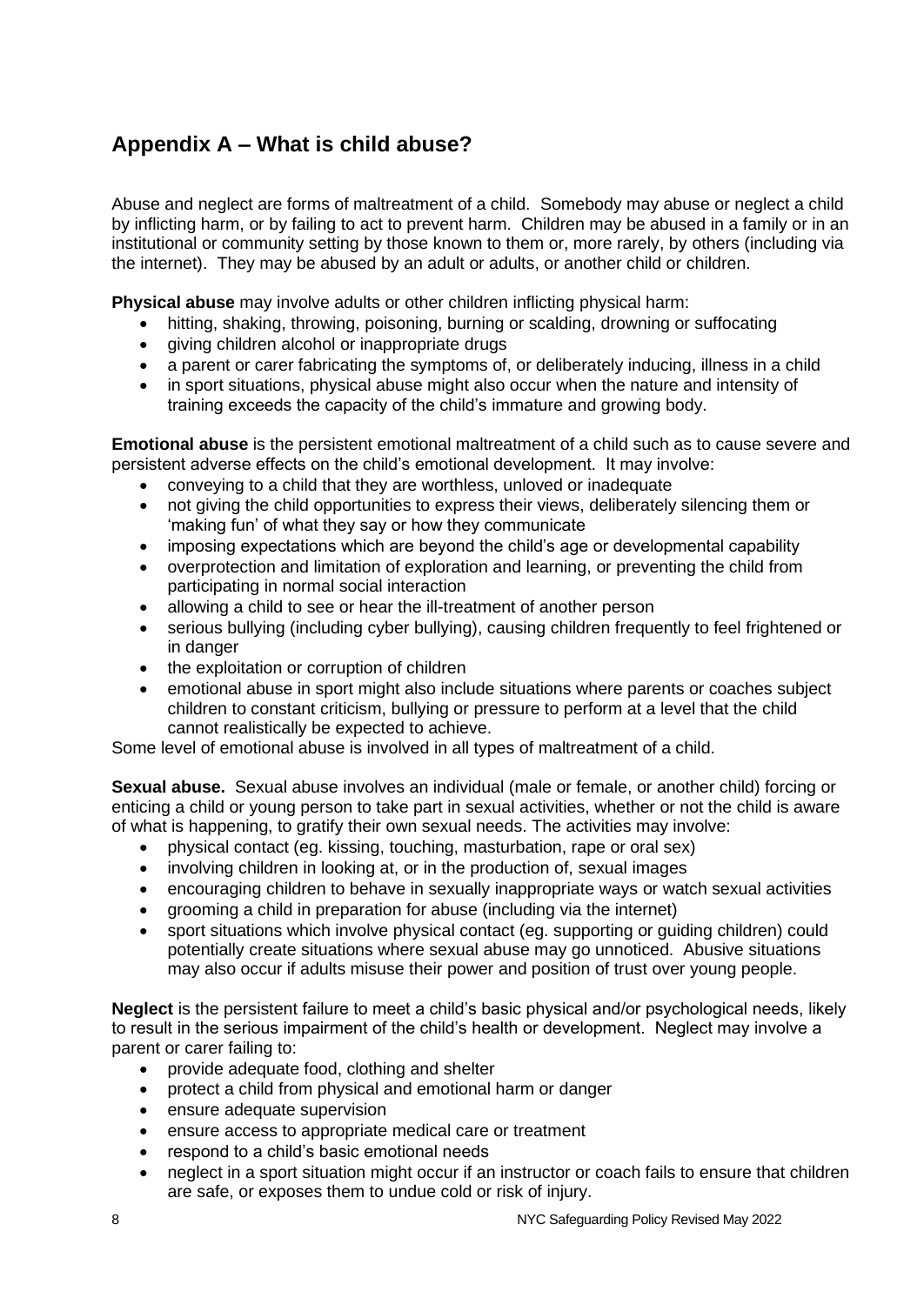**Child sexual exploitation** is a form of child sexual abuse. It occurs where an individual or group takes advantage of an imbalance of power to coerce, manipulate or deceive a child or young person under the age of 18 into sexual activity in exchange for something the victim needs and wants (eg. attention, money or material possessions, alcohol or drugs), and/or for the financial advantage or increased status of the perpetrator or facilitator. The victim may have been sexually exploited even if the sexual activity appears consensual. Child sexual exploitation can also occur online without involving physical contact.

**Extremism** goes beyond terrorism and includes people who target the vulnerable - including the young - by seeking to: sow division between communities on the basis of race, faith or denomination; justify discrimination eg. towards women and girls; persuade others that minorities are inferior; or argue against the primacy of democracy and the rule of law in our society.

**Bullying** (not included in 'Working Together' but probably more common in a sport situation than some of the other forms of abuse described above)

Bullying (including online bullying, for example via text or social media) may be seen as deliberately hurtful behaviour, usually repeated or sustained over a period of time, where it is difficult for those being bullied to defend themselves. The bully is often another young person. Although anyone can be the target of bullying, victims are typically shy, sensitive and perhaps anxious or insecure. Sometimes they are singled out for physical reasons – being overweight or physically small, being gay or lesbian, having a disability or belonging to a different race, faith or culture.

Bullying can include:

- physical pushing, kicking, hitting, pinching etc
- name calling, sarcasm, spreading rumours, persistent teasing and emotional torment through ridicule, humiliation or the continual ignoring of individuals
- posting of derogatory or abusive comments, videos or images on social network sites
- racial taunts, graffiti, gestures, sectarianism
- sexual comments, suggestions or behaviour
- unwanted physical contact.

The acronym STOP – Several Times On Purpose - can help you to identify bullying behaviour.

### **Recognising Abuse**

It is not always easy, even for the most experienced carers, to spot when a child has been abused. However, some of the more typical symptoms which should trigger your suspicions would include:

- unexplained or suspicious injuries such as bruising, cuts or burns, particularly if situated on a part of the body not normally prone to such injuries
- sexually explicit language or actions
- a sudden change in behaviour (eg. becoming very quiet, withdrawn or displaying sudden outbursts of temper)
- the child describes what appears to be an abusive act involving him/her
- a change observed over a long period of time (eg. the child losing weight or becoming increasingly dirty or unkempt)
- a general distrust and avoidance of adults, especially those with whom a close relationship would be expected
- an unexpected reaction to normal physical contact
- difficulty in making friends or abnormal restrictions on socialising with others.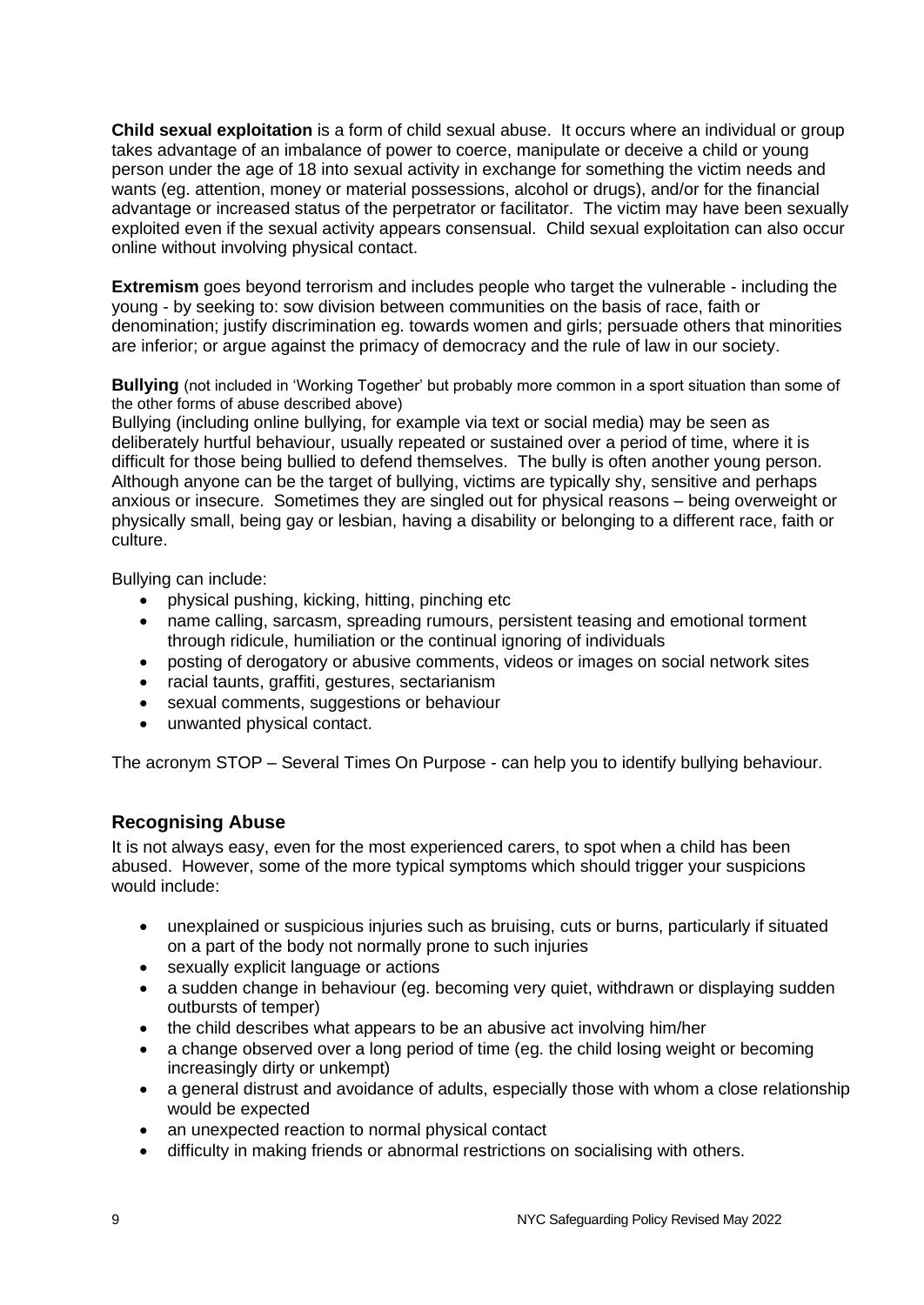It is important to note that a child could be displaying some or all of these signs, or behaving in a way which is worrying, without this necessarily meaning that the child is being abused. Similarly, there may not be any signs, but you may just feel that something is wrong. If you have noticed a change in the child's behaviour, first talk to the parents or carers. It may be that something has happened, such as a bereavement, which has caused the child to be unhappy.

### **If you are concerned**

If there are concerns about sexual abuse or violence in the home, talking to the parents or carers might put the child at greater risk. If you cannot talk to the parents/carers, consult your organisation's designated Welfare/Safeguarding Officer or the person in charge. It is this person's responsibility to make the decision to contact Children's Social Care Services or the Police. It is NOT their responsibility to decide if abuse is taking place, BUT it is their responsibility to act on your concerns.

(Taken directly from the RYA model document, revised Jan 2019 and based on the statutory guidance 'Working Together to Safeguard Children' 2018)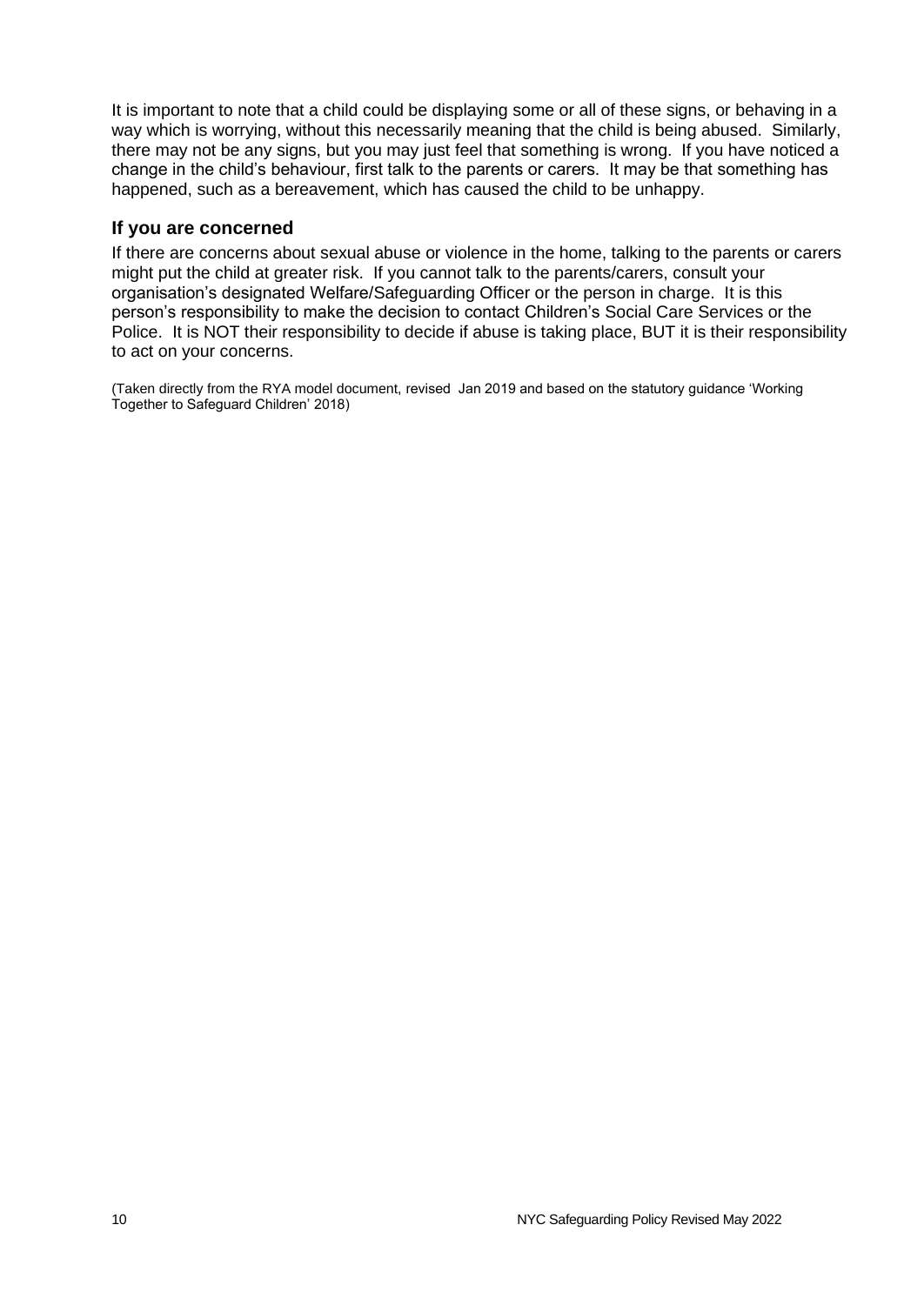Appendix B − RYA Instructor Code of Conduct Revised Feb 2014

#### **RYA Instructor Code of Conduct for RYA Instructors, Coach Assessors, Trainers and Examiners**

This document outlines the code of conduct under which all holders of RYA instructor qualifications and RYA training appointments (hereafter referred to as instructors) are required to comply. The code of conduct is intended to make clear to all participants, instructors and RYA appointment holders the high standards to which all are expected to conform. Instructors must:

- If working with people under the age of 18, read and understand the Child Protection Policy as detailed on the RYA website at [www.rya.org.uk](http://www.rya.org.uk/)
- Respect the rights, dignity and worth of every person and treat everyone equally within the context of their sport.
- Place the wellbeing and safety of the student above the development of performance or delivery of training.
- They should follow all guidelines laid down by the RYA with regards specific training or coaching programmes.
- Hold appropriate insurance cover either individually or through the training centre in which they are working.
- Not develop inappropriate working relationships with students (especially children). Relationships must be based on mutual trust and respect and not exert undue influence to obtain personal benefit or reward.
- Encourage and guide students to accept responsibility for their own behaviour and performance.
- Hold relevant up to date governing body qualifications as approved by the RYA.
- Ensure that the activities they direct or advocate are appropriate for the age, maturity, experience and ability of the individual.
- At the outset, clarify with students (and where appropriate their parents) exactly what is expected of them and what they are entitled to expect.
- Always promote the positive aspects of the sport (eg courtesy to other water users).
- Consistently display high standards of behaviour and appearance.
- Not do or neglect to do anything which may bring the RYA into disrepute.
- Act with integrity in all customer and business to business dealings pertaining to RYA training.
- Not teach or purport to provide RYA courses or RYA certification outside of the framework of an RYA recognised training centre
- Notify the RYA immediately of any court imposed sanction that precludes the instructor from contact with specific user groups (for example children and vulnerable adults).
- Not carry out RYA training, examining or coaching activities whilst under the influence of alcohol or drugs.

Failure to adhere to the RYA Instructor Code of Conduct may result in the suspension or withdrawal of RYA qualifications or appointments.